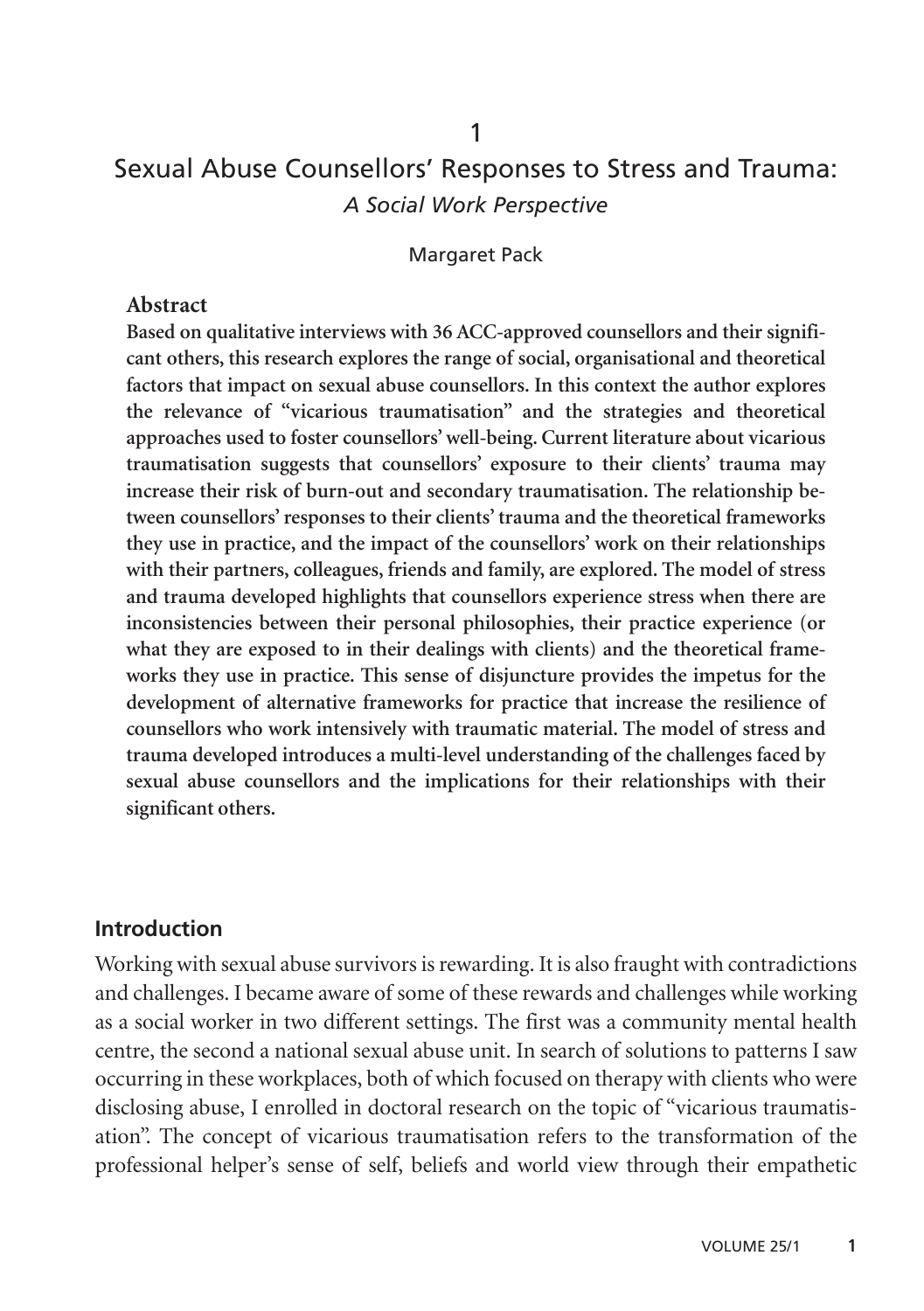engagement with traumatic disclosures (McCann & Pearlman, 1990). Put more simply, bearing witness to personal narratives of suffering from survivors puts us at risk of travelling a parallel process of traumatisation to our clients. Ironically, the risks of vicarious traumatisation are considered to be cumulative and to increase over time. I wished to investigate if the concept of vicarious traumatisation, a concept developed in the United States, had relevance in the New Zealand context where much sexual abuse counselling is publicly funded. Van Heughten (2000) and Harre-Hindmarsh (1992) had both discovered in their doctoral research that social workers in New Zealand sought greater autonomy and control over their work through a movement into specialist roles and private practice. I wished to focus on what happened after there had been the transition into private counselling practice in the field of ACC-contracted counselling for sexual abuse. Specifically, I wished to explore if counsellors were more negatively affected by the material they were exposed to and engaged with, and if so, to investigate the coping strategies they employed to adjust to the rigours of day-today work.

# **Aims of the research**

The original aim of the research was to ask counsellors registered with ACC if they experienced any of the signs and symptoms mentioned in the vicarious traumatisation literature. However, as my reading progressed, it seemed important to allow participants to tell their personal narrative of vicarious traumatisation as they had experienced it over their careers. Once the sources of stress and trauma were identified, the aim was to develop a theoretical model of stress and trauma among those involved in counselling trauma survivors to suggest models of practice to ameliorate the effects for the worker.

As a social worker who looked systemically at problems, I decided to interview the significant others who supported the counsellors in their work. The views of the significant others were missing in the vicarious traumatisation literature yet, according to this literature (Johnson, 1993; Johnson & Hunter, 1997), relationships were one of the major areas to be impacted upon.

### **Literature review**

Pearlman and Saakvitne's (1995) concept of vicarious traumatisation seemed the most relevant to the experiences I had had in the workplaces whose primary concern was dealing with survivors of sexual abuse trauma. Fox and Cooper (1998) had used vicarious traumatisation as a framework to investigate the effects of client suicide on social workers working as psychotherapists in private practice. They suggest ways in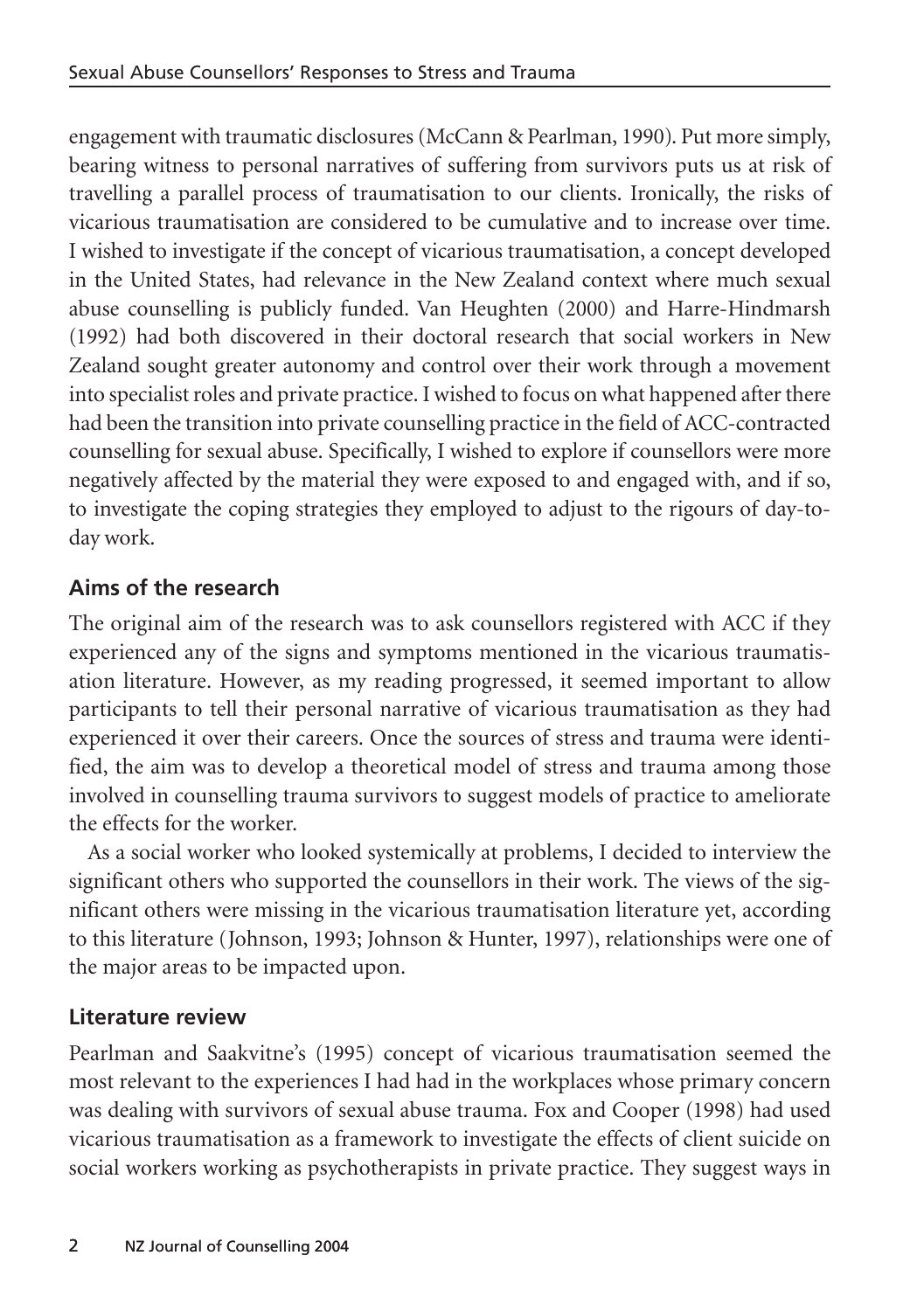which social workers deal with overwhelming case scenarios such as client suicide, with reference to the literature on vicarious traumatisation and burn-out. Drawing on two extended case vignettes, Fox and Cooper believe the support of colleagues is pivotal to social workers' ability to cope with suicidal clients. They recommend that those working with traumatised and suicidal clients form group practices for education, support and sharing. These formal and informal networks assist in ensuring accountability and quality assurance, and a working through of often painful feelings that arise for the worker (Fox & Cooper, 1998, pp. 155–56).

An important theme in the literature review was the need to ameliorate the effect of trauma on the worker (Figley, 1995; Folette et al., 1994; Grosch & Olsen, 1994; Herman, 1992; Pearlman & McIan, 1995; Waterman & Kelly, 1993). Coping strategies that were mentioned most frequently as increasing resilience included education related to sexual abuse, supervision, consultation, maintaining an attitude of "optimistic perseverance", avoidance, seeking social support and inner peace, and humour (Mederios & Procaska, 1988). Education about vicarious traumatisation as an occupational hazard that is routinely encountered on the job by social workers and therapists is recommended. Further research seemed warranted to identify factors that might increase the resilience of workers who assist trauma survivors.

### **Research design and methodology**

Following an initial review of the literature on vicarious traumatisation and related concepts such as "burn-out" and "compassion fatigue", and prior to the commencement of the fieldwork, a focus group of four counsellors registered for ACC counselling was recruited. The focus group's terms of reference were to act as a source of feedback and validation during each phase of the research process. Within the social work practice literature, theorists writing from a critical-reflective perspective recommend drawing out the individual practitioner's theory of action from accounts of their own practice (Napier & Fook, 2001). These authors use extended case narratives with reflection from the practitioner as to how they resolved practice dilemmas (ibid.). By discussing breakthroughs in their own practice and sharing their practice wisdom, the focus group enabled me to formulate, through a critical-reflective process, practical insights into vicarious traumatisation. I was then able to use these insights to formulate my own original theories about stress and trauma.

Using a qualitative research design, I conducted in-depth interviews with 12 ACCapproved counsellors and their significant others (both professional and personal). The research was approved by Victoria University's Human Ethics Committee prior to the commencement of the fieldwork. Each participant was asked to identify a support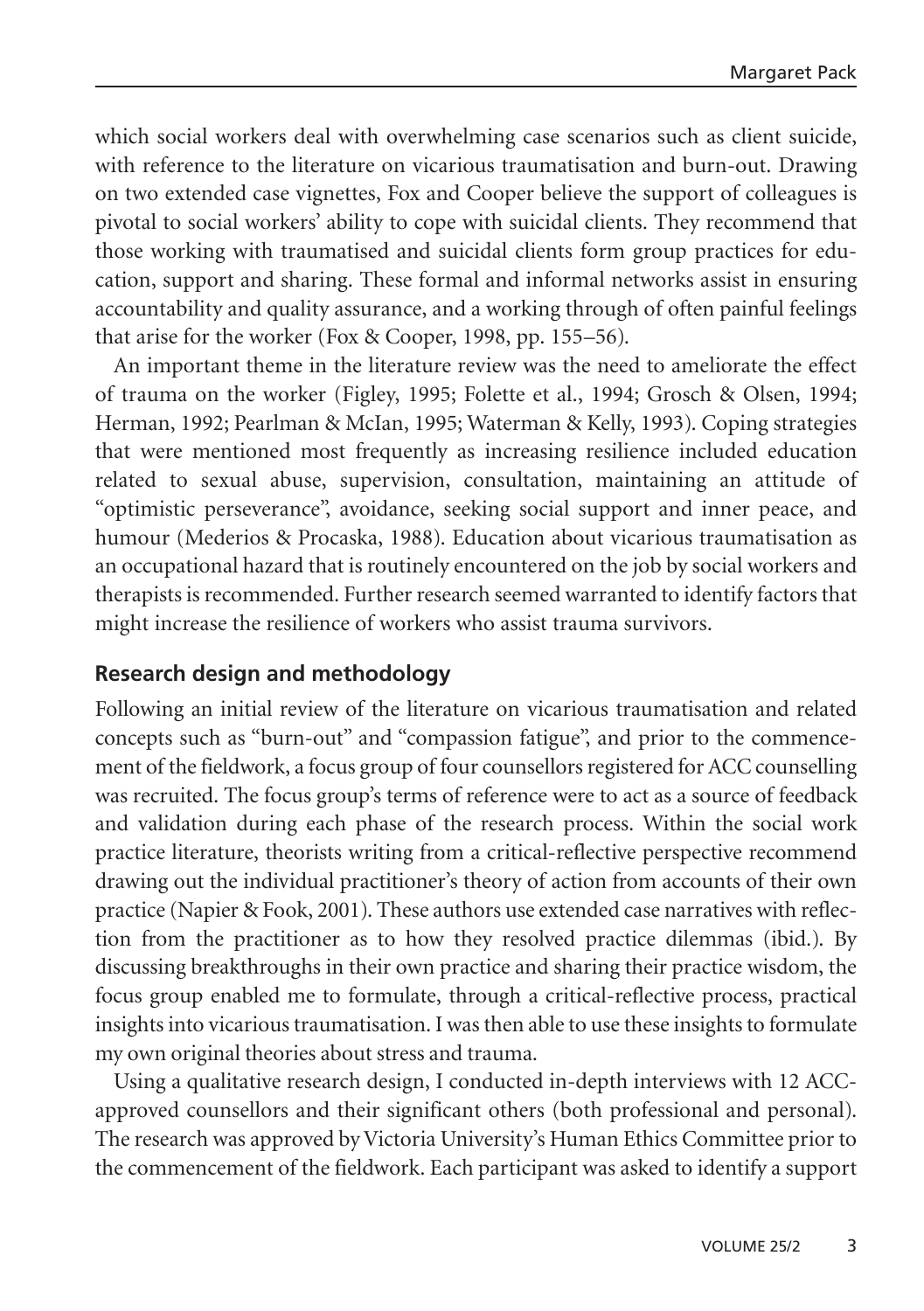person prior to the interview in case the research evoked personal issues that required further discussion.

Thirty-six individuals were interviewed using a semi-structured topic guide and a "discussion starter". Twenty-two ACC counsellors were interviewed in total, as some professional significant others nominated by the primary counsellors were also working as sexual abuse therapists. The "discussion starter" was a list of statements drawn from the research literature on vicarious traumatisation detailing some of the commonly experienced signs and behaviours linked to the concept. A copy of the original article by McCann and Pearlman (1990) was provided for comment. In addition to asking the counsellors to reflect on these issues in relation to their own experience and practice, I asked them to reflect upon defining moments in their work, what happened, and how they dealt with these events. The intention was to learn more about the strategies used by counsellors to resolve dilemmas and issues in their work. Counsellors were then asked to nominate a person who was a significant other in a personal sense, such as a friend, family member or partner, and a significant other in the professional arena, such as a colleague or associate, each to be interviewed separately. The aim was to assemble three perspectives of the primary counsellor from three different vantage points.

Interviews with the significant others were conducted along similar lines to the primary participants using a semi-structured topic guide. Background on the history of the relationship they had with the counsellors was sought, together with their views as to whether they considered the counsellor had been affected by the nature of their work. If so, clarifying questions were asked as to what they had observed and what the effects were from their perspectives.

The interviews were audiotaped with consent and transcribed. The major themes from the interviews were analysed using a feminist narrative theoretical framework (Featherstone, 2000; Richardson, 1994) and the original vicarious traumatisation framework (McCann & Pearlman, 1990).

The qualitative research design and methodology enabled factors to emerge that were not encompassed in McCann and Pearlman's original research (1990) on vicarious traumatisation. Traditionally the topic of vicarious traumatisation had been studied using a quantitative design and methodology from the perspective of clinical psychology. As a social worker, I decided to adopt a more in-depth, qualitative research design, which would allow the participants to tell their personal stories associated with the topic of vicarious traumatisation.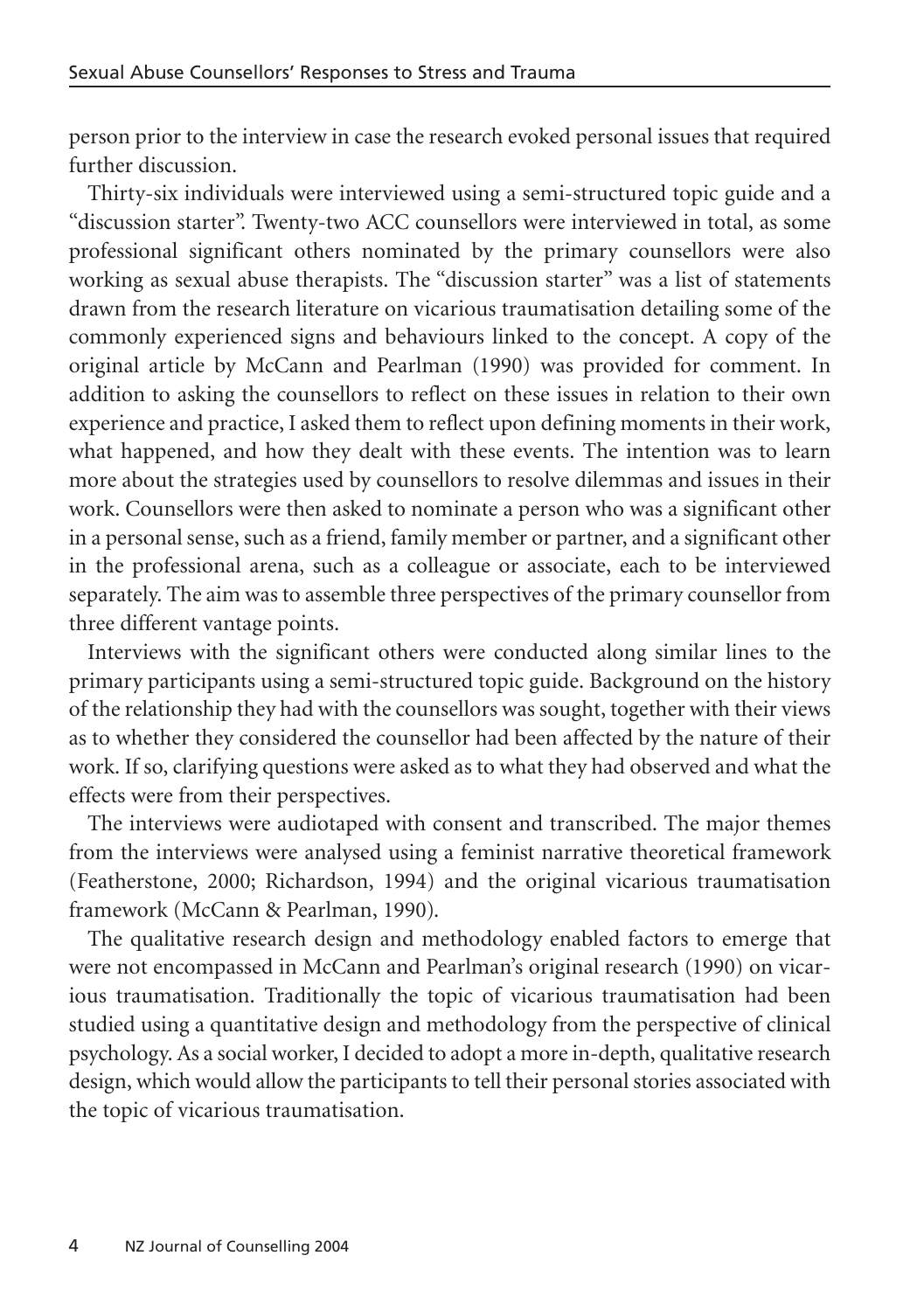### **Profile of participants**

All the major occupational groupings of professionals listed in the ACC Register of Approved Counsellors were represented. Social workers, psychotherapists, clinical psychologists and counsellors drawn from ACC's Register of Approved Counsellors were recruited using a strategic random sampling method. Two subjects self-identified as Maori and Pacific Island counsellors (a separate list of specialists within the Register). Only four of the primary counsellors were men, reflecting the gender balance of the ACC Register of Approved Counsellors.

Four counsellors who were approached declined to participate due to the lack of financial incentive and/or because they could not spare time away from their counselling practices.

The significant others were the spouses, partners, friends, colleagues and adult children of the counsellors. Three personal significant others declined to be interviewed due to personal circumstances such as family commitments and lack of time.

### **Sources of stress and trauma**

### The tension between early training and on-the-job experiences

Much of the early training of the counsellors interviewed was grounded in Freudian psychoanalytic and individual psychotherapeutic traditions. However, Freud had concluded in his own work that his patients' reports of sexual abuse were untrue, and repudiated his earlier theories, which would have implicated impropriety to a large number of respectable family men of the day. He concluded that his patients' disclosures of abuse were fantasies based in their own incestuous wishes (Herman, 1992). For many of the counsellors interviewed, the culture of secrecy and disbelief that surrounded such theories became enshrined not only in their original training but also in the philosophies of the employing organisations. This experience caused considerable tension and was described by the counsellor participants as being akin to disjuncture or being out of kilter with oneself. In an effort to challenge this culture of disbelief, which was also a part of their training, the counsellor-participants found it necessary to maintain a dual focus on the individual and the surrounding community and society of which they and their clients were a part. A systemic analysis of abuse and oppression was central to positioning themselves in a more collegial relationship with their clients. This reformulation of the therapeutic relationship away from the more traditional models of "expert knows best" was considered essential to promoting healing. As many of the counsellor-participants began working in the field of sexual abuse counselling prior to a time when abuse was openly discussed, they described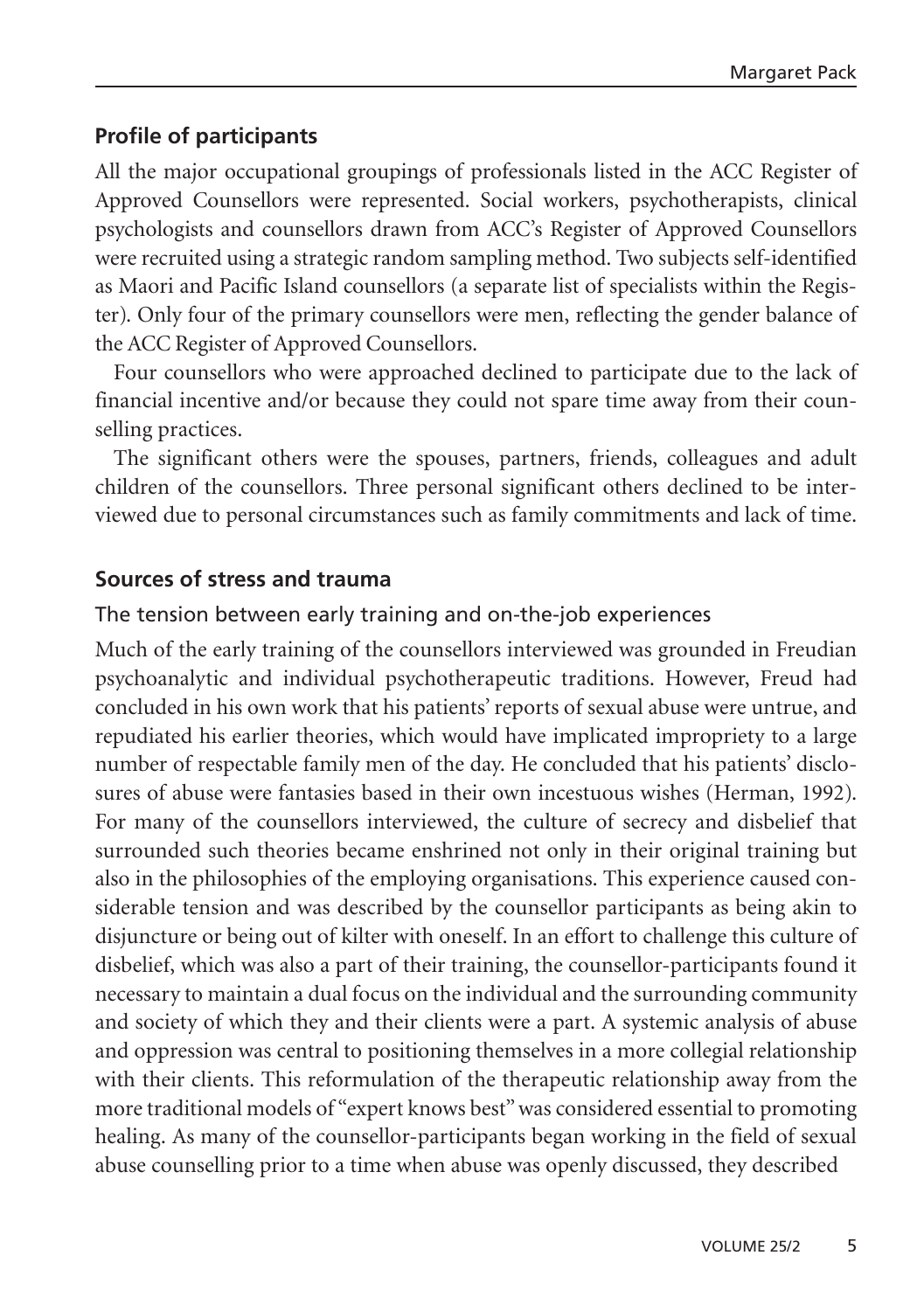a sense of isolation in the work. The counsellor-participants experimented with theoretical approaches other than those in which they had been trained to bridge this sense of dissonance or disjuncture.

One counsellor-participant, who wished to be known as Ellen, was a trail-blazer in the New Zealand sexual abuse counselling scene. Her personal narrative illustrates the eclecticism of roles and approaches that were evoked by the historical times in which she was working and the dynamic tension between her early training and later on-thejob experiences. For Ellen and the other counsellor-participants, these transformations necessitate a reformulation of who one is, what one does and how one engages with clients, as the following interview excerpt illustrates:

*I started training in 1975. That was writing letters in response to a programme, which was one of the programmes on radio, initially, about life and life issues, and people began spontaneously to write in response to the programme. That was where I think I first began to learn how much people hurt, especially when they had a safe way of expressing their hurt. And it was there that I began reading about the extensive sexual abuse that was going on in New Zealand in secret. And elsewhere, of course.*

*One important lesson that I learned out of this was that one could invite a person whom I was corresponding with, to write in as much detail as they felt safe to or able to do. To either write in detail or to draw what the trauma was or what the pictures were that stayed in their mind. Flashbacks really. And by correspondence we were actually able to work through those. I find it quite extraordinary now looking back on that because I didn't even know that post traumatic stress disorder existed. I certainly didn't know what the name would be but we were actually working with it then. Now by 1986 I was probably dealing with hundreds of letters, many of them were about their own abuse but not prepared to talk about it to the authorities, so we have quite a lot of experience then in talking to perpetrators by letter. Later that became phone counselling and even later I became a co-host and dealt with sexual abuse, incest and so on, on air. The issues were widespread: they crossed socio-economic barriers. There was just a very widespread exposure to abuse issues throughout the country. However by 1991, now trained as a psychotherapist, I decided that I wanted to work more in depth with abused and traumatised clients and I knew that was going to be looking at longer-term work. And this continues. In that time I had worked with clients who had been ritually abused as children and DID [dissociative identity disorder] clients, and it's been, through working with them, I think, that most of my internal changing would have taken place.*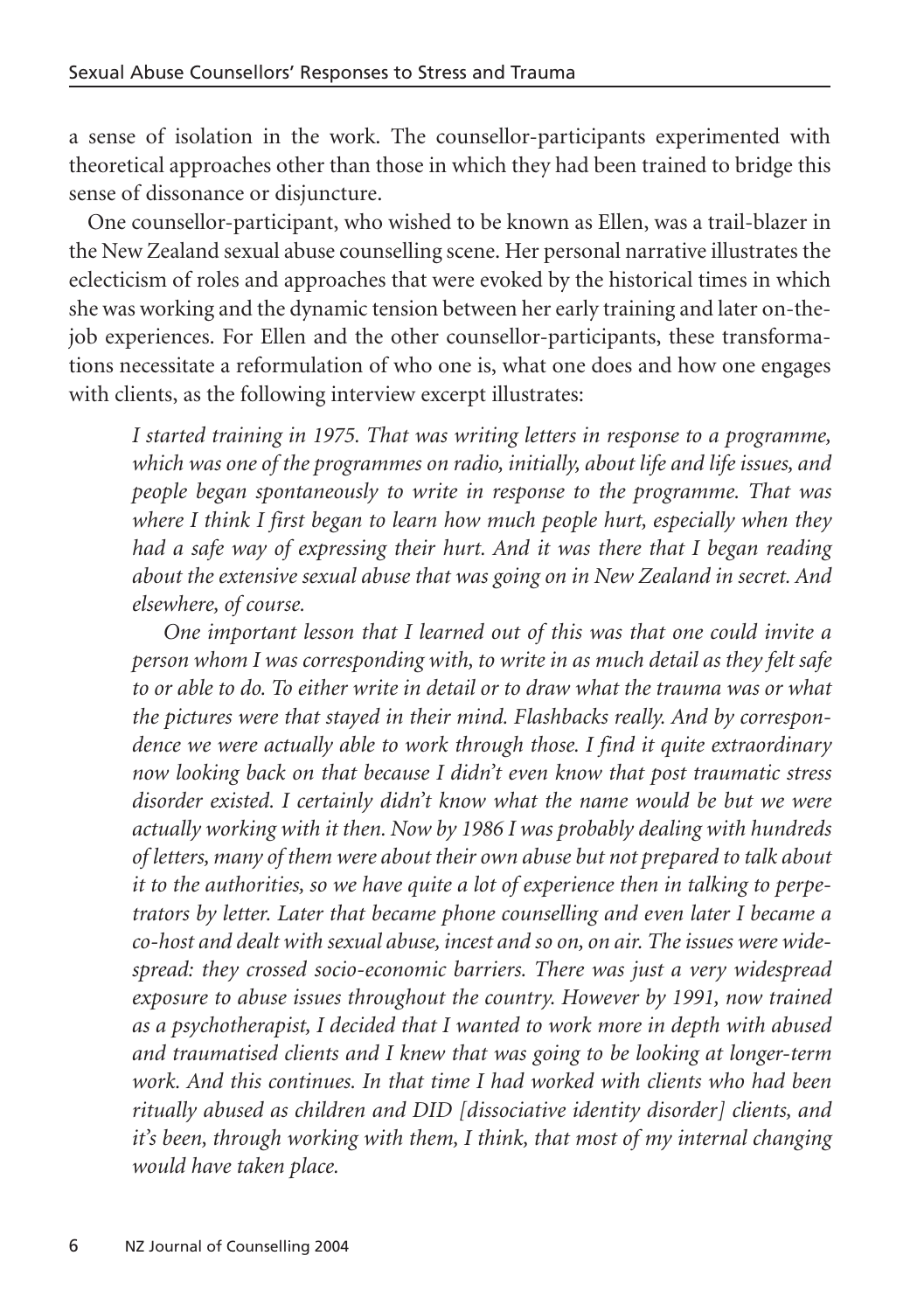#### Coming to terms with one's own traumatic experiences

Over half of the counsellor-participants had experienced traumatic events, including sexual abuse, in their past. This theme is similarly reflected in the literature of helping professionals disclosing traumatic personal histories (Folette et al., 1994; Martin et al., 1986; Pope & Feldman-Summers, 1992). They had discovered that their own healing from these experiences was instrumental in guiding their work with traumatised clients. When this was worked through, in the course of therapy with clients, the counsellor-participants described drawing on a vast pool of intuitive wisdom and knowledge to guide their work with clients. Their experiential insights, arising from their healing from traumatic experiences, were described as being more important than any of the theories propounded in psychological textbooks. They used this knowledge to engage in social and political action to address the societal myths about abuse and to work actively towards greater social equity.

Balancing work in the therapy field with social change and action has been recommended as an antidote to vicarious traumatisation (Pearlman & Saakvitne, 1995). The counsellor-participants concurred with this recommendation. For a participant who wished to be known as Hayley, counselling survivors was seen as a natural outworking of her values and personal philosophy that had been shaped by her own abuse experiences:

*In terms of trauma work, the personal experience was one of the pieces and positive experiences I had in terms of receiving counselling. If I go back even further to think of why I was so much into the rights issue then it would be as well living in different cultures and seeing at a young age people who had a lot more rights than other people. So that has always been there for me in terms of rights and justice issues.*

### Lifestyle changes and dissatisfactions with agency philosophy: the movement into private practice

Vicarious traumatisation was seen as a theme in the early years of practice for many counsellor-participants. These formative experiences prompted a movement into other roles and private practice. The operation of agencies, and the systems dilemmas inherent in the workplace, were specifically mentioned as being "traumatising". However, this was described as being directly rather than vicariously traumatised. A counsellor-participant who wished to be known as Audrey, a clinical psychologist working with children and families in a child protection agency, had a child client abducted despite her best efforts at care and protection. She identified this as the most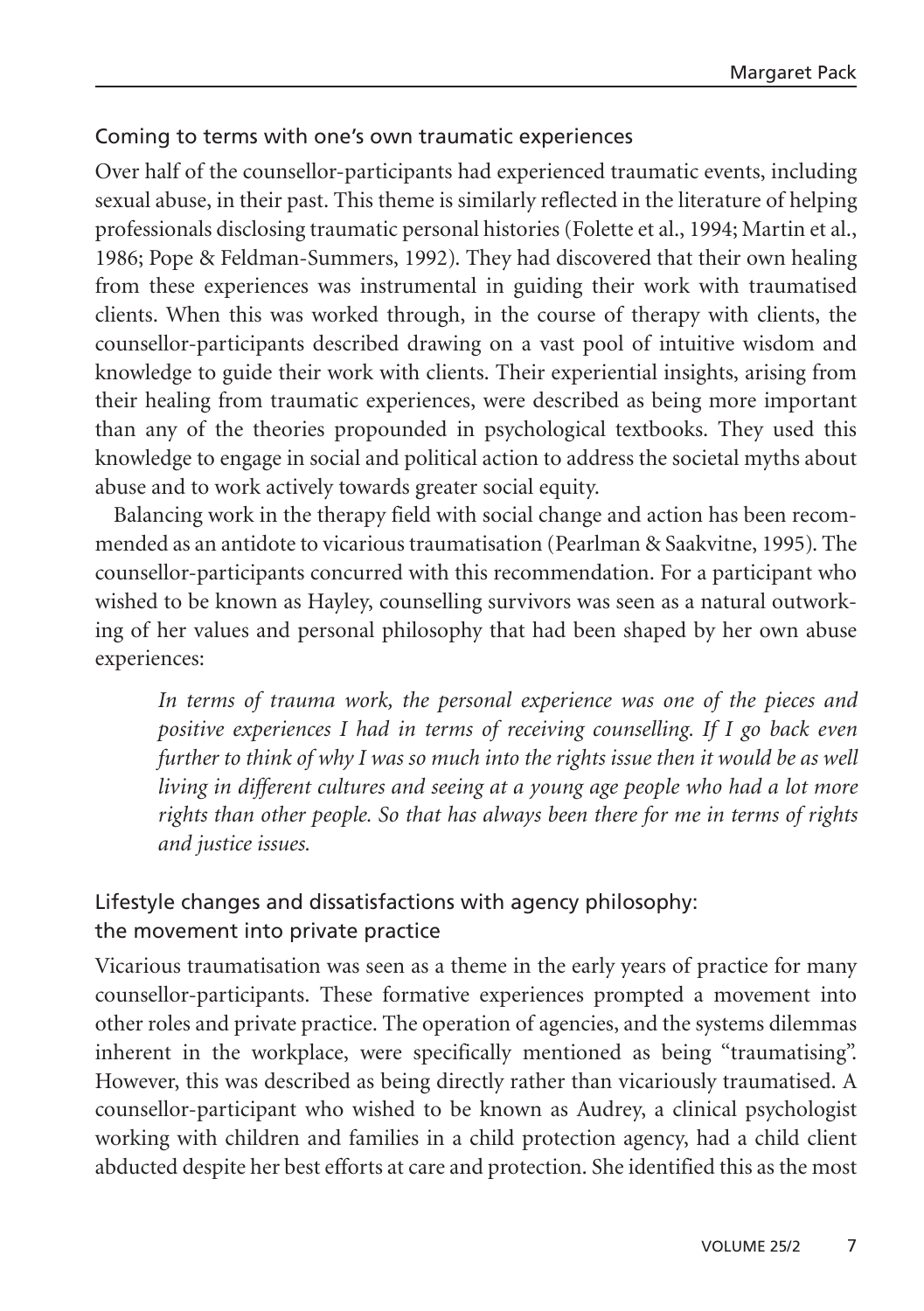traumatising incident of her career. What was considered as "traumatising" was the assessment role that was required, which was seen as conflicting with her efforts in therapy. She decided to leave the department to establish her own private practice, but kept being offered incentives to stay. She decided to combine roles as a stepping stone to leaving to establish her own private practice:

*… It was having to stop having the focus on assessment and broaden my skills because I thought if I stay in this too long, if I stay in this for four to five years, I thought, that's not very good for my career, so I will broaden it. Which happened for the first couple of months and then I did one assessment and they saw that I could do it and they needed more, so I just got hundreds of assessments. I still kept my therapy going though.*

Once in private practice, however, there were still dilemmas. The administrative requirements and need to obtain specific details of abuse that might re-traumatise the client were discussed by the counsellor-participants. In the following passage, a participant who wished to be known as Sally discusses the ethical dilemmas surrounding what was seen as "sexual abuse" under ACC legislation, and thus who would be eligible for treatment services and other entitlements.

*I have had a case just recently, a new client, who in terms of abuse, if you look at it on a scale of her abuse, might be three out of ten, but for her, the effects on her life have been ten out of ten. It was hard; in fact, when we were filling out the form I was thinking: they [ACC] might not pay out on this one, because it's not a biggie in the wider scheme of things. But in terms of the trauma in the person's life, that's something. It's really useful for me, I thought, as a grounding to understand that it's not what happened, it's the effect over time.*

### **Challenges to maintaining connection: relationships and intimacy**

# Partner and intimate relationships

Physical intimacy was often discussed by the husbands and partners as problematic with the counsellor-participants. Three husbands of counsellors discussed the emotional detachment they saw resulting from their wives' work-related demands. However, the husbands' sensitivity to being perceived by their counsellor wives as less than politically correct in their dealings with women seemed also to alter the dynamics of the relationship. One husband explained to me that he considered his wife's expectations of him had changed in the area of physical intimacy. He said that he struggled to know what was "appropriate" conduct for him in this aspect of their relationship.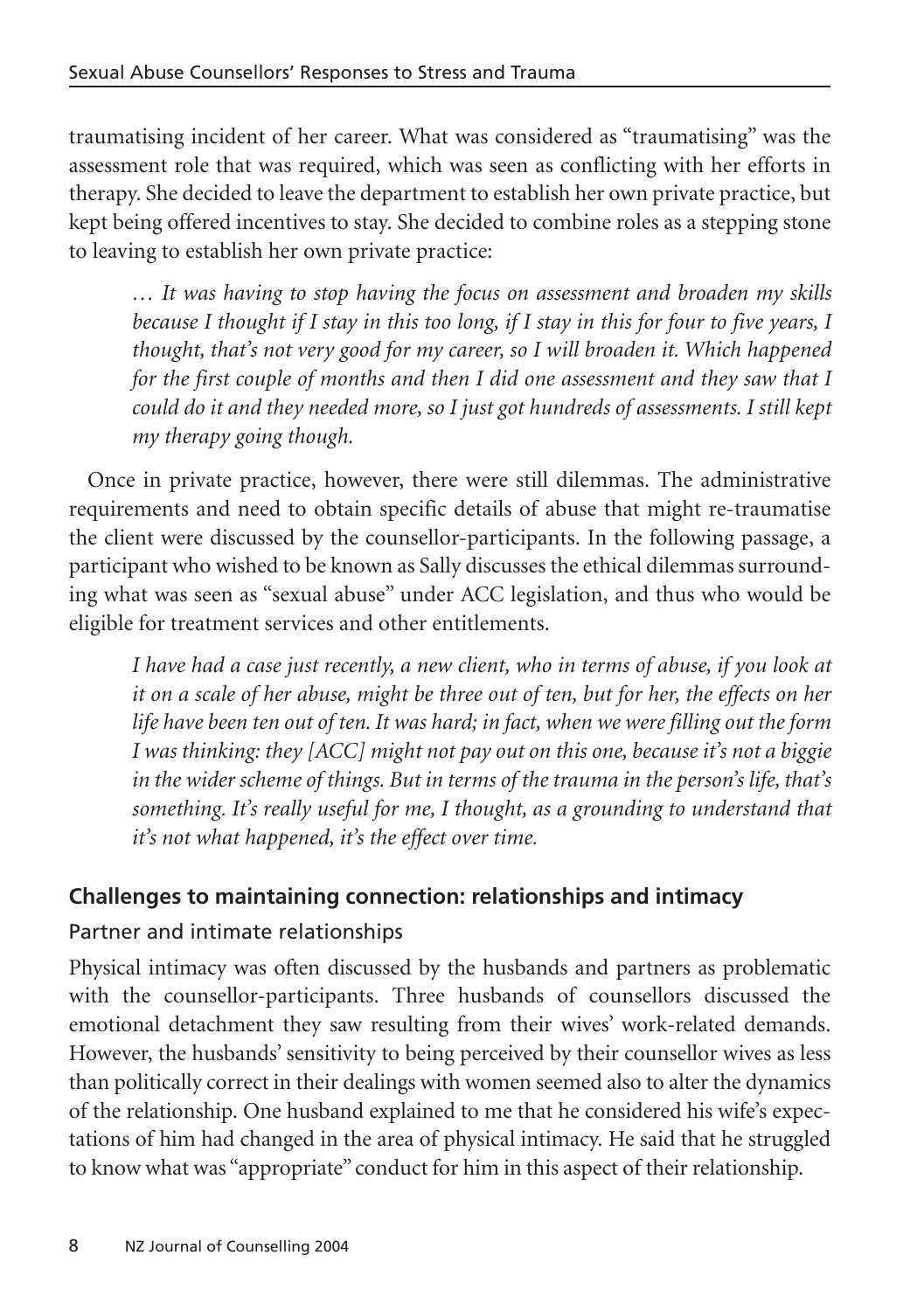Male significant others who were the partners of counsellors worried about being identified with the perpetrators of abuse. Three of the husbands had separated from their counsellor wives as they felt it was too difficult to remain in the relationship. The partners who were involved in the helping professions had a shared frame of reference which meant that these issues were not identified as problematic.

#### Relationships with children

For adult children of the counsellor-participants, becoming more responsible at a younger age was described, due to their awareness of parental emotional detachment, tiredness or unavailability. One daughter of a counsellor thought she had taken on more responsibility because of her mother's work. She explains:

*Well, I was only quite young when she started [counselling] but I think I started worrying then. I am more worried than I would be if she didn't do the work. And I think I'm also more responsible.*

Protectiveness of teenage daughters by their counsellor mothers was a source of conflict at home. One daughter was forbidden to socialise at night because of her mother's fears that she might be sexually assaulted.

### **Factors increasing resilience**

#### Using a wide range of theoretical approaches in practice

The counsellor-participants drew from a number of theoretical approaches to increase their effectiveness with traumatised clients. The advantage of assembling a bricolage of approaches when working in the field of sexual assault was that it increased their ability to bounce back or maintain resilience in the face of the rigours of day-to-day practice as the research participants were able to bring theory into line with practice realities. These theoretical frameworks included narrative, strengths-based, criticalreflective approaches in social work, feminist and emancipatory approaches. In comparison with the individual theories based in medical models, grounded in diagnosis and treatment, they were able to include the wider social and political context in which the abuse occurred.

Another participant, who wished to be known as Mary, trained as a social worker in the 1960s. Mary remarked that sexual abuse was not discussed during her training and so, like Ellen, she felt ill-prepared for working as a residential social worker with many children who had experiences of deprivation and abuse. Mary became interested in narrative therapy later in her career, after travelling overseas to train as a psychotherapist and couple counsellor. Narrative therapy was a means of being where the clients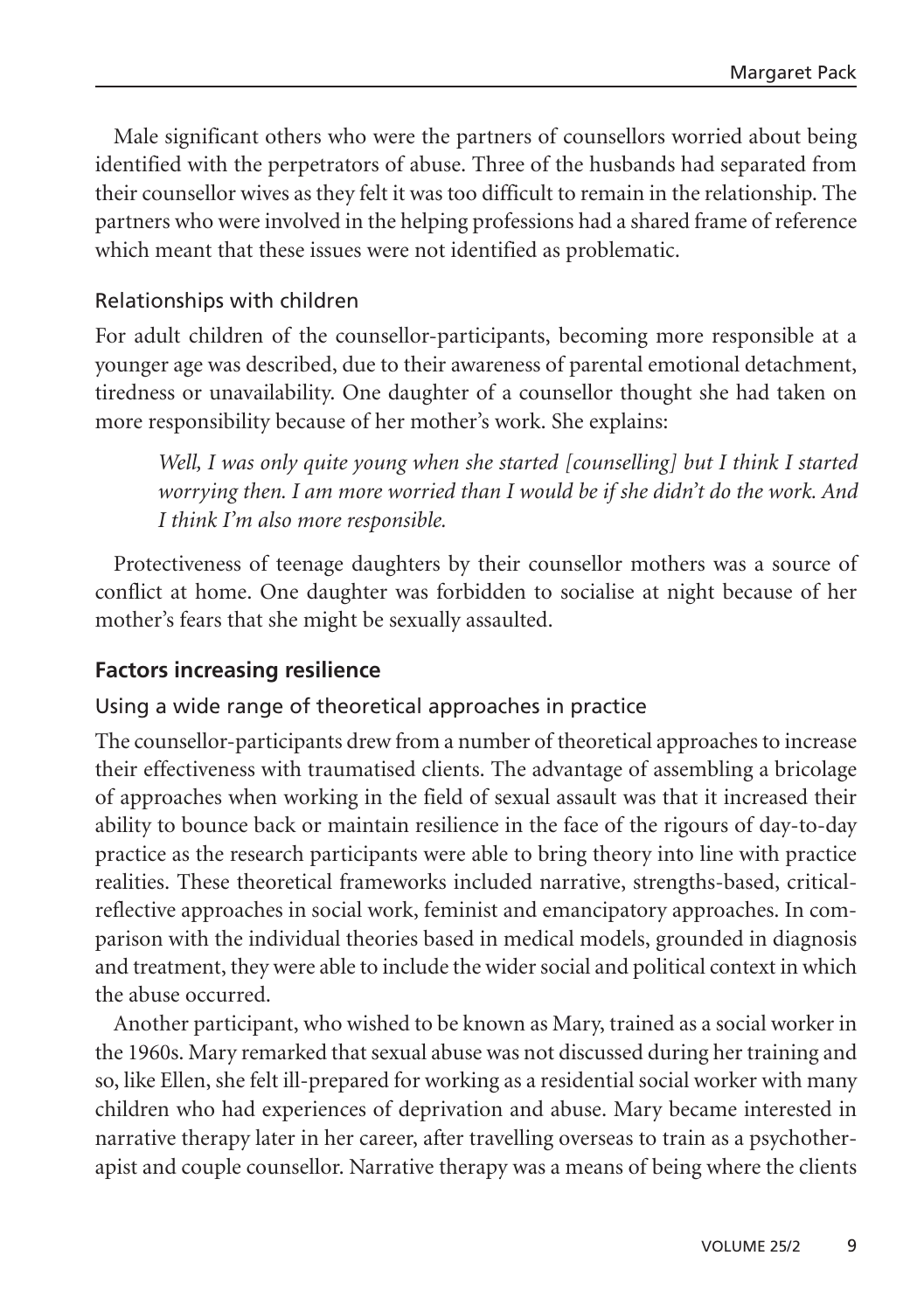were, so that it enabled her to join with clients on their own terms. She explains how narrative therapy offers a way of being in relationship to clients, hearing their pain while retaining her own optimism for their healing:

*What I am enjoying now about where some of the narrative writers have got to is the both/and, rather than going into dualisms. The importance of acknowledging pain and then offering hope as well. And that comes back full circle with clients into therapy which is really hearing and letting the client know that you are really hearing … It's something about not moving somebody on but encouraging the person to be where they are when they themselves are able to be there.*

The New Trauma therapy epitomised in the work of John Briere, Christine Courtois and Judith Herman was another theoretical framework that the counsellor-participants said they found helpful in their work with sexual abuse survivors. Sally explains how the theories of John Briere and Judith Herman were congruent with her beliefs and supportive of her way of thinking about the origins of abuse:

*I think they [Herman and Briere] fit in well without dragging out the theoretical model. My own belief is that abuse is something that is perpetuated from generation to generation so if one can do some really early childhood education that prevents this, that long term, there would be much less abuse. Because abuse is not a new thing, it has been going on for generations and I think back to historical readings of Victorian times when there was a very high level of abuse and it was accepted because it was very much power over somebody. And in Victorian times, the lord of the manor could do what he liked to his servants. Class was a factor then. I don't believe that class is a factor any longer, particularly not in New Zealand. I believe it is more of a learned behaviour.*

### Maintaining relationships with professional support networks

The relationships the counsellors had with their colleagues, supervisors and professional associations protected them from the sense of separation that is a key experience of work with trauma survivors. Trauma is often recalled in fragments that have the potential for fragmenting the counsellor's own experience of her world. This is a major theme in the vicarious traumatisation literature.

These networks also enable counsellors to undergo personal and professional development through the discussion of inconsistencies that arise between theory, practice, personally held philosophies and the employing agency's philosophy. These relationships were forged at workshops, during professional practice and at conferences. The networks created "liminal spaces" to creatively bridge the gap between the dissonance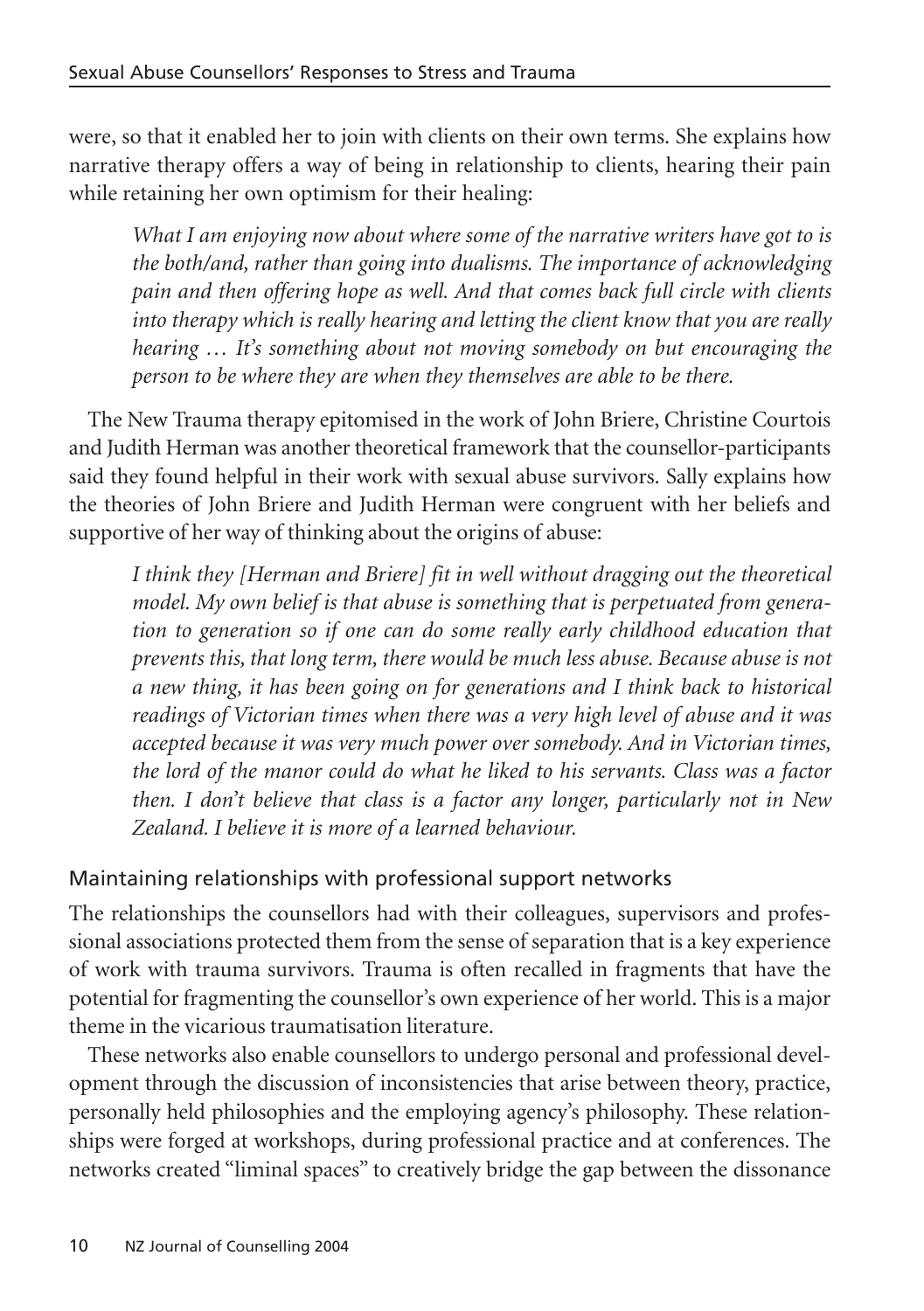the counsellors experience on the job due to the gap between theory and practice. Liminal space is a term developed by the anthropologist Barbara Myerhoff to describe places of betwixt and between in which people work through traumatic experience and evolve new ways of being (Myerhoff, 1982). I found this concept helpful to explain the ways in which the counsellor-participants mediated their dissonance to formulate new ways of attaching meaning to experience in the field of sexual abuse therapy.

A counsellor-participant who wished to be known as Rose valued being part of a women's group in which she explored her spirituality, and a community of psychodramatists. Her relationship with a woman from this group led to a professional association lasting over twenty years. They facilitated a therapy group for women who had been survivors of sexual assault:

*I was brought up in Catholic culture, and what I received from that is very important to me, but a lot of the dogma does not fit with my beliefs anymore. So I meet with them every month and more often with individual members. And there is another community I met through psychodrama. I came in contact with an independent church group, though, which highly values being free from dogma and at the same time celebrating spirituality in a structured way.*

### Spirituality

The search for inner strength through the growth of spirituality was connected with the counsellor-participants' increasing disillusionment with hierarchy and patriarchal structures. They developed an awareness of being connected to a greater source of being which replaced earlier held religious beliefs. These revised beliefs established a context for continuing to practise as a sexual abuse counsellor. A consultant to the present study, who wished to be known as George, was a minister of religion prior to his decision to train to become a psychotherapist. In a similar way, four of the other counsellor-participants had left their respective churches as ministers of religion and moved into counselling. George saw this movement into therapy and away from the Church as "a natural progression":

*People ask me why I left and I say it was interfering with my spiritual growth. The straw that finally broke the camel's back for me was sitting in church with a wife and three daughters and finding them invisible. They just didn't fit in the system. There was no language for them. It was a total male structure … So it was a real disappointment about having a structure that I thought was damaging to women. It was a huge motivating factor with having a wife and three daughters who are all feminists.*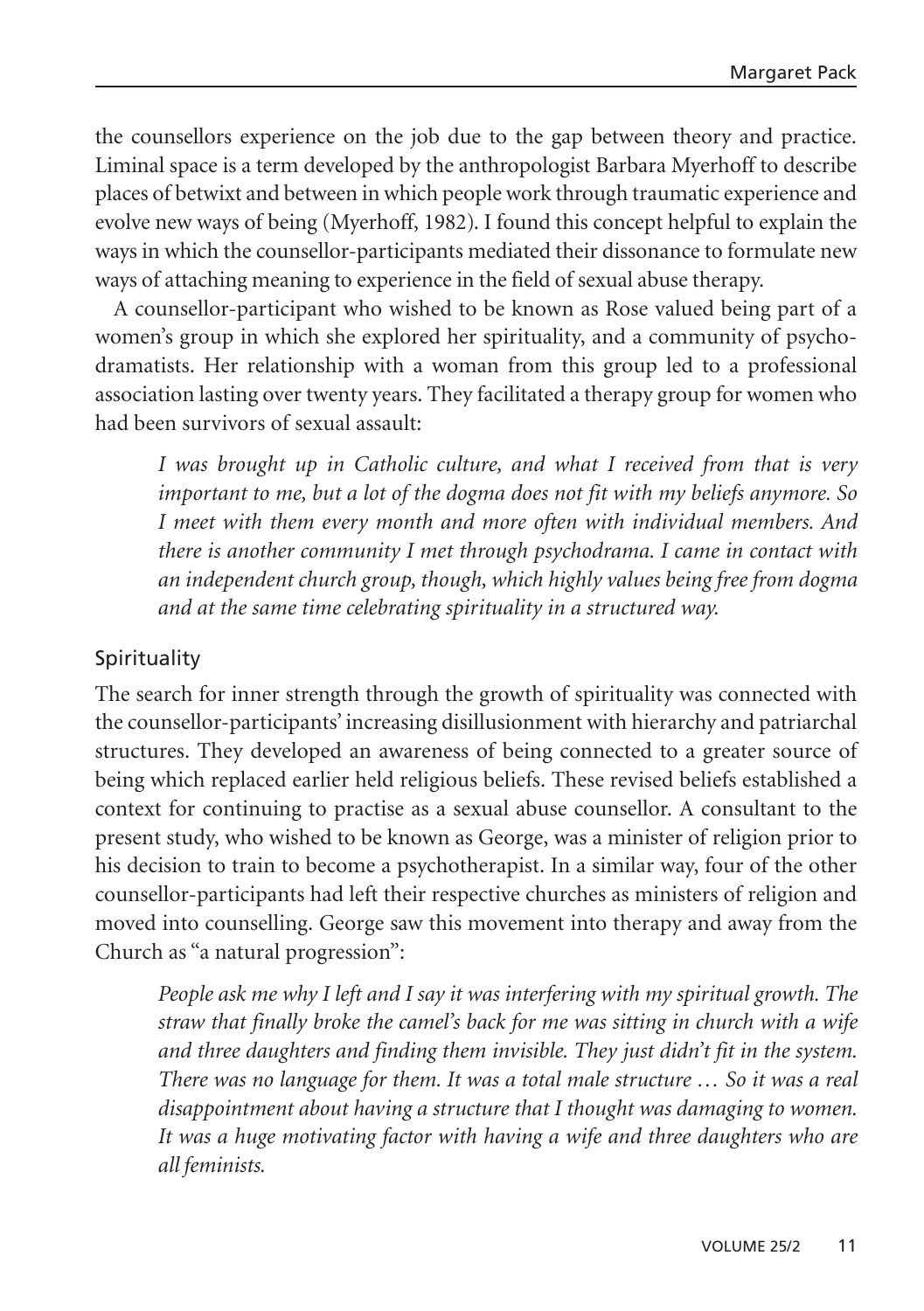For the women who decided to leave the church of which they were either members or ministers, the increasing number of sexual abuse cases coming to light within the Church formed the background to their decision to move away. Frustration at trying to change the system from within to make it more accessible and supportive toward women became an aim the participants did not think was realistic. Sally, herself a minister, explains:

*I guess in the end I got very disillusioned with the Church. And so a part of that, not the whole, just a small part, I was involved in the area where people were coming out about sexual abuse cases within the Church. And that was the last straw I think. [Pause to consider.] Yes it was. And it was a period of change for me but it seemed like I was already moving away from the Church and then just to become aware of the abuse, of actual cases that were going on. One was aware that there had been abuse in a wide sense, but to actually now hear specific cases. I thought: I don't actually want to be part of this abusive situation … they were all little points to saying: you've got choice, you've tried to change the system or you can actually leave the system. And I decided: no, I would rather leave. I think I have spent too long trying to change systems, so let's have a break.*

### Diversifying work roles and caseloads

Sometimes it was enough for a counsellor to change the balance of their work to restore the balance of their life, and to remain professionally effective. The vicarious traumatisation literature recommends that caseloads and workloads are regularly reviewed to provide a balance of interests. Several of the counsellor-participants had made a decision to do less work in the trauma field. In practice, the counsellor-participants said it was difficult to reduce or change workloads, as they had gained a "niche" specialising in particular kinds of work. Another of the counsellors interviewed describes her decision to change the balance in her work:

*Well, yeah, it is not quite half sexual abuse now, but basically my aim was to have a mix. Before I had been doing full time, almost all sexual abuse work for twelve years, mainly assessments. Probably about eighty or ninety percent of my work was sexual abuse work and about ten percent would have been therapy – twenty percent therapy and the rest assessments. So it was nice to have a balance.*

### **The implications for social work theories of practice**

There are three levels the counsellor-participants described as being related to their sense of dissonance. Each level is interrelated, and changes in one level impact or have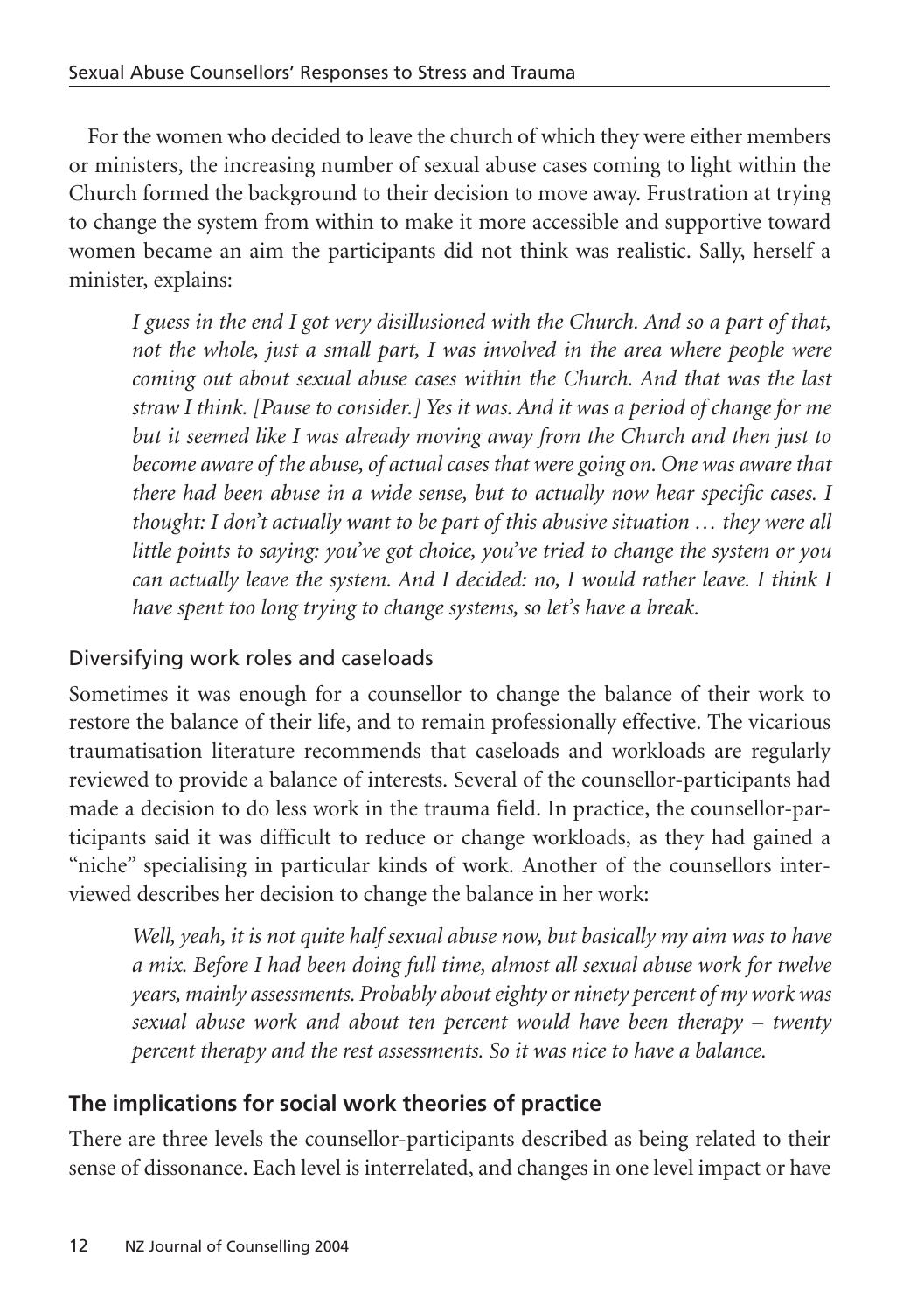repercussions on the other levels. This "ripple effect" is not specifically referred to in the vicarious traumatisation literature. This research suggests that the awareness of this dissonance jettisons counsellors into unknown zones or liminal spaces that, when traversed, create discursive spaces and support networks within which the experience can be worked with creatively and transformed.

In the following sections, I conceptualise these levels as:

- The internal consistency of theoretical frameworks and the felt gap between theory and practice.
- The space between organisational philosophy and the counsellor's evolving personal and theoretical frameworks and philosophies for practice.
- The space that exists between the client and counsellor in the therapeutic relationship.

To illustrate the facets included in this multi-dimensional model of stress and trauma, I refer to each level but reiterate that each level on which trauma and stress is experienced is interrelated and can only be understood as part of a whole process.

### Level one: a search for meaning: finding a theoretical basis for practice

Early on-the-job experiences necessitated the creation of liminal spaces in preparation for working with clients who have been multiply abused. In such spaces, the counsellor-participants used narrative and a range of strengths-based and emancipatory approaches in the absence of other theoretical knowledge that worked, to create new possibilities for attributing meaning to experience. The telling and re-telling of personal and collective narratives based in stories of survival mediated moments when practitioners were aware of a pervading sense of disjuncture. In adopting these frameworks, practitioners were entering a space in which they began to discover what works with traumatised clients, and what does not. Sometimes the original theoretical framework was found wanting and was discarded. In other instances, fragments were used in a collage that bore little resemblance to any one theory yet represented a sufficient and complete framework for working, however disparate and cobbled together it might at first appear. Through repeated practice with each client, the internal consistency of the emerging theoretical approach was tested. Each client is, therefore, a test of the particular synthesis of theoretical approaches that the practitioner uses.

### Level two: the therapeutic relationship: the translation of theory into practice

In choosing the particular mix of theoretical approaches in working with sexually abused clients, practitioners sought to position themselves into a collaborative framework. This was a common element in the way the counsellor-participants bridged their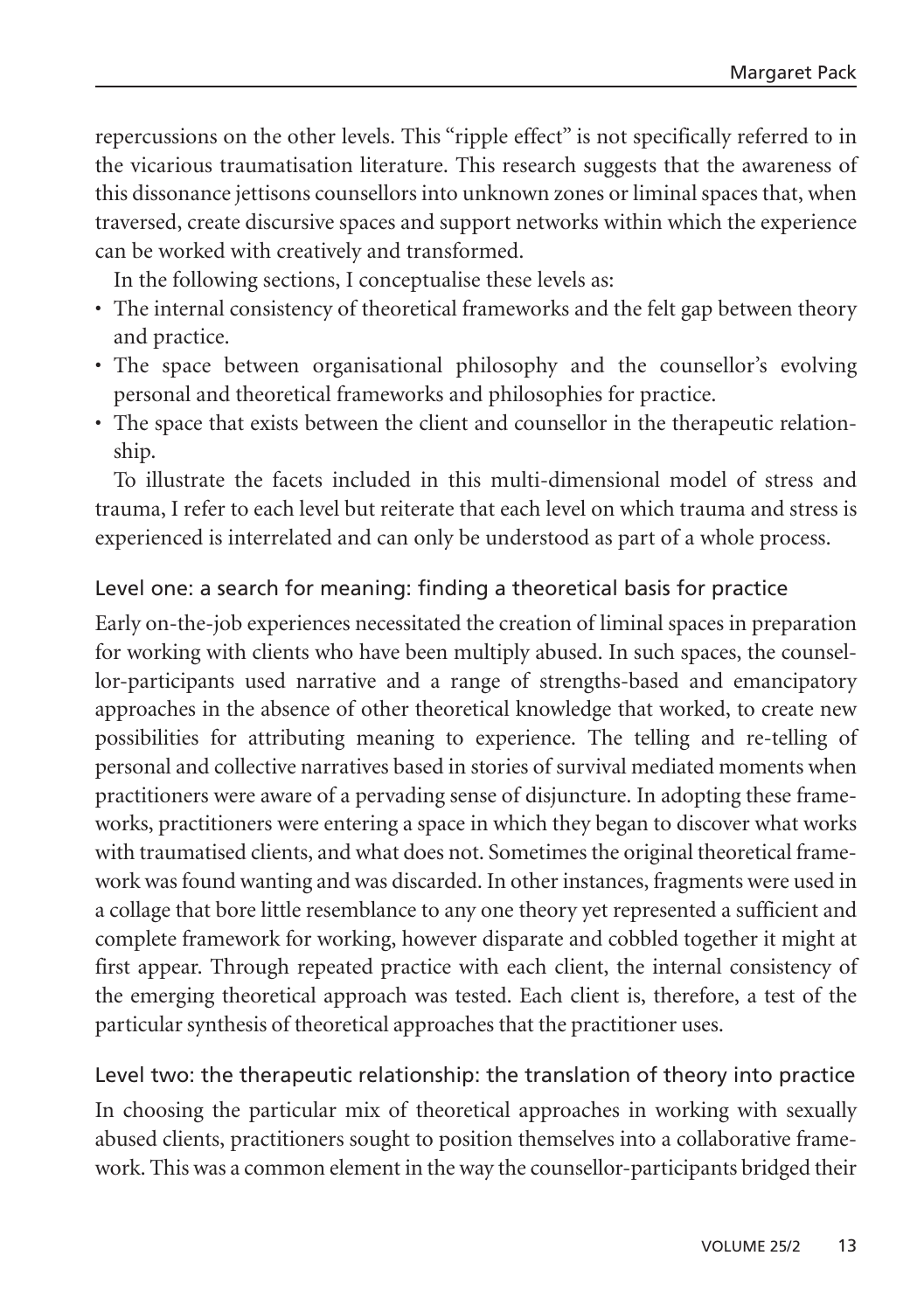sense of dissonance. This was the major learning to emerge from their immersion and engagement in their work within sexual abuse therapy. Narrative and storytelling represent a primary means of integrating theory and practice when working with traumatised clients. Perspectives that encompassed a dual focus on the individual and the wider social narratives enabled the counsellor-participants to transcend the "quickfix" mentality prevalent in institutions based around monetarist policies and case management practices. In the field of trauma, the discourse of "quick-fix" no longer seemed appropriate, as it threatened the internal consistency of the practitioner's theoretical frameworks.

With the movement of the counsellor-participants into private practice supported by ACC funding, there were wider issues of power and control at stake for counsellors of sexually abused clients. However, master theories within psychotherapy founded in Freudian psychoanalytic concepts reflected models of women as existing in deficit and lack. Feminist and body work theories enabled the counsellorparticipants to position themselves in alternative theoretical frameworks. Moments of crisis in therapy were often first noticed by the counsellors as a series of bodily sensations. These signs became constitutive of meaning in working with clients who had been sexually abused. It was also informative of the process and transference within therapy.

At times, the male counsellor-participants described a sense of otherness or displacement as being a man in female places, when engaged with abuse work with survivors and with women colleagues who worked as therapists.

### Level three: organisational, professional discourses and personal philosophies

The third site of dissonance was related to conflicting roles and organisational philosophies in which practitioners find themselves working. The requirements and expectations of the agencies involved in sexual abuse work often placed the counsellorparticipant in an assessing, forensic or expert role in relation to the client. The hierarchical relationship that was established when the counsellor was cast in these roles meant it was difficult to form and maintain the more collaborative relationship that was seen to be fundamental to healing from trauma. The counsellor faced a crisis of not being able to carry through with their original intentions for entering the work, which was to establish a relationship in which healing could occur. Consequently, the agency structure and functioning placed the therapeutic relationship under risk of various disruptions and ruptures that effectively separated the client and counsellor from being in relationship with one another. This loss of connection is a key component of stress and trauma for practitioners.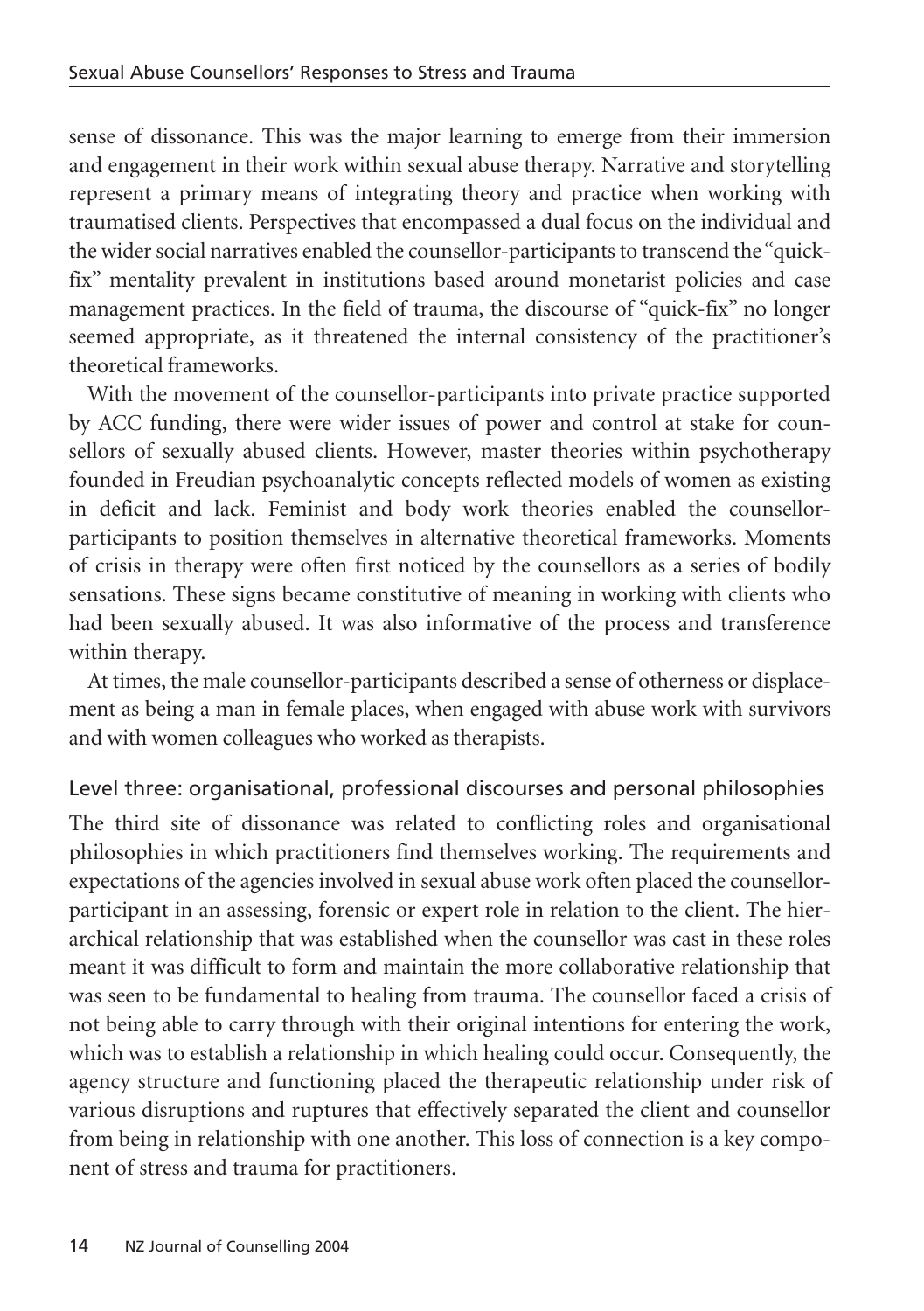Social workers and other professionals who work in statutory agencies in which there are care and control dilemmas on a daily basis experience the dissonance that leads to the creation of a liminal space, but are often hampered by agency and time demands from using this space for personal and professional development. Without a space for reflection and developing insight into one's own practice, workers face becoming professionally marginalised and isolated for holding differing views and perspectives. In the absence of connection with their professional peers, they are missing a primary means of ameliorating stress and trauma, which can be achieved through support and connection.

### **Conclusion**

The counsellor-participants drew upon particular truths that were quite different and at times at odds with the discursive frameworks used by their partners, friends and adult children, who lacked a practical understanding of what it meant to work in the field of sexual abuse counselling. Personal significant others generally knew less about sexual abuse, trauma and psychotherapy than their professional counterparts. The new demands of being politically aware and correct were seen as being too hard for some partners, who had decided to "flag the relationship" and look elsewhere to meet their emotional needs for connection. Those significant others who were involved as therapists or in allied helping fields had a shared frame of reference for understanding the sense of dissonance that often accompanied the work. This research suggests that personal significant others need access to a liminal space parallel to that of the counsellor-participant, to enable them to explore the impact of living with a counsellor who is engaged in a process of self-transformation.

The counsellor-participants move beyond the competency criteria to enact their personal and professional values and philosophies as a way of dealing with the experience of dissonance, which is the hallmark of traumatic stress in the New Zealand context of sexual abuse counselling. There is a movement from one theoretical framework to a bricolage of many, from a rule-bound to a process-orientated context. Successfully finding the means to create multiple layers of experience through the creation of liminal spaces is crucial to mediating this dissonance. Practice in a synthesis of theoretical frameworks provides a context for establishing and maintaining connection on a variety of levels: within the self of the therapist, with others including clients and the counsellors' significant others, and with the wider social discourses in which sexual abuse counselling is located.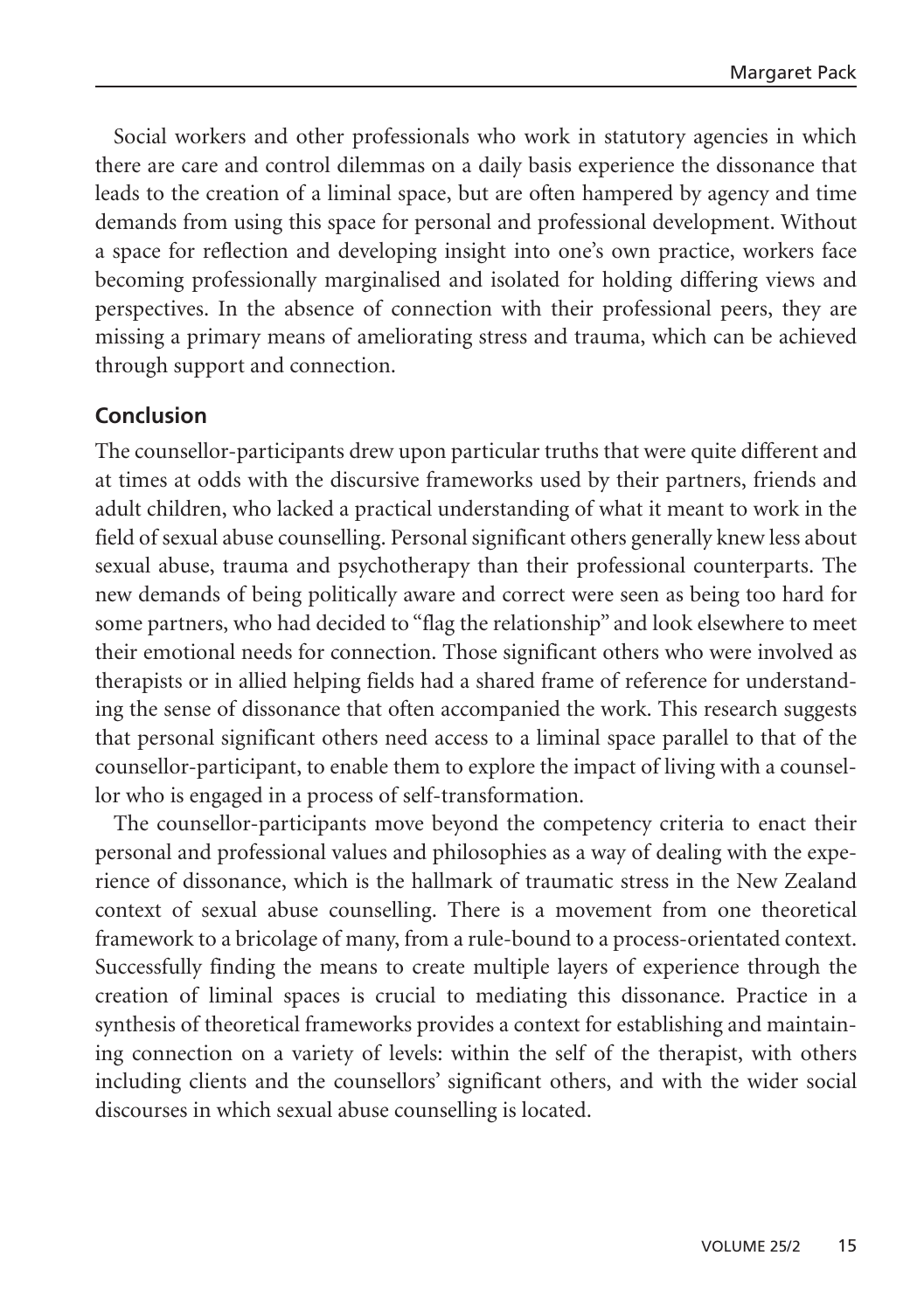### References

- Featherstone, B. (2000). Researching into mothers' violence. In B. Fawcett, B. Featherstone & J. Fook (Eds), *Practice and research in social work: Postmodern feminist perspectives*. London: Routledge.
- Figley, C.R. (Ed.) (1995). *Compassion fatigue: Coping with secondary traumatic stress disorder in those who treat the traumatised*. New York: Brunner/Mazel.
- Folette, V.M., Poulsny, M. & Milbeck, K. (1994). Mental health and law enforcement professionals: Trauma history, psychological symptoms and the impact of providing services to child sexual abuse survivors. *Professional Psychology: Research and Practice, 25* (3): 275–82.
- Fox, R. & Cooper, M. (1998). The effects of suicide on the private practitioner: A professional and personal perspective. *Clinical Social Work Journal, 26* (2) (Summer): 143–57.
- Grosch, W.N. & Olsen, D.C. (1994). *When helping starts to hurt: A new look at burnout among psychotherapists*. New York: Norton.
- Harre-Hindmarsh, J. (1992). *Social work oppositions: New graduates' experiences.* Hants: Avebury Press.
- Herman, J. (1992). *Trauma and recovery*. New York: Basic Books.
- Johnson, C. (1993). Vicarious traumatisation: The experiences of counsellors working with sexual assault victims: An exploratory study. Unpublished MA thesis, University of Newcastle, Sydney.
- Johnson, C.N.E. & Hunter, M. (1997). Vicarious traumatisation in counsellors working in New South Wales Assault Service: An exploratory study. *Work and Stress, 11* (4): 319–28.
- McCann, I.L. & Pearlman, L.A. (1990). Vicarious traumatisation: A framework for understanding the psychological effects of working with victims. *Journal of Traumatic Stress, 3* (1): 131–49.
- Martin, C.A., McKean, H.E. & Veltkamp, L.J. (1986). Post traumatic stress disorder in police working wih victims: A pilot study. *Journal of Police Science and Administration, 14* (2): 98–101.
- Mederios, M.E. & Procaska, J.O. (1988). Coping strategies that psychotherapists use in working with stressful clients. *Professional Psychology: Research and Practice*, 19 (1): 112–14.
- Myerhoff, B.G. (1982). *Number our days: Triumph of continuity and culture among Jewish old people in an urban ghetto*. New York: Simon and Schuster/Touchstone Books.
- Napier, L. & Fook, J. (Eds) (2001). *Breakthroughs in practice: Theorising critical moments in social work.* London: Whiting and Birch.
- Pearlman, L.A. & McIan, P.S. (1995). Vicarious traumatisation: An empirical study of the effects of trauma work on trauma therapists. *Professional Psychology: Research and Practice, 26* (6): 353–61.
- Pearlman, L.A. & Saakvitne, K.W. (1995). *Trauma and the therapist: Countertransference and vicarious traumatisation in psychotherapy with incest survivors.* New York: Norton and Co.